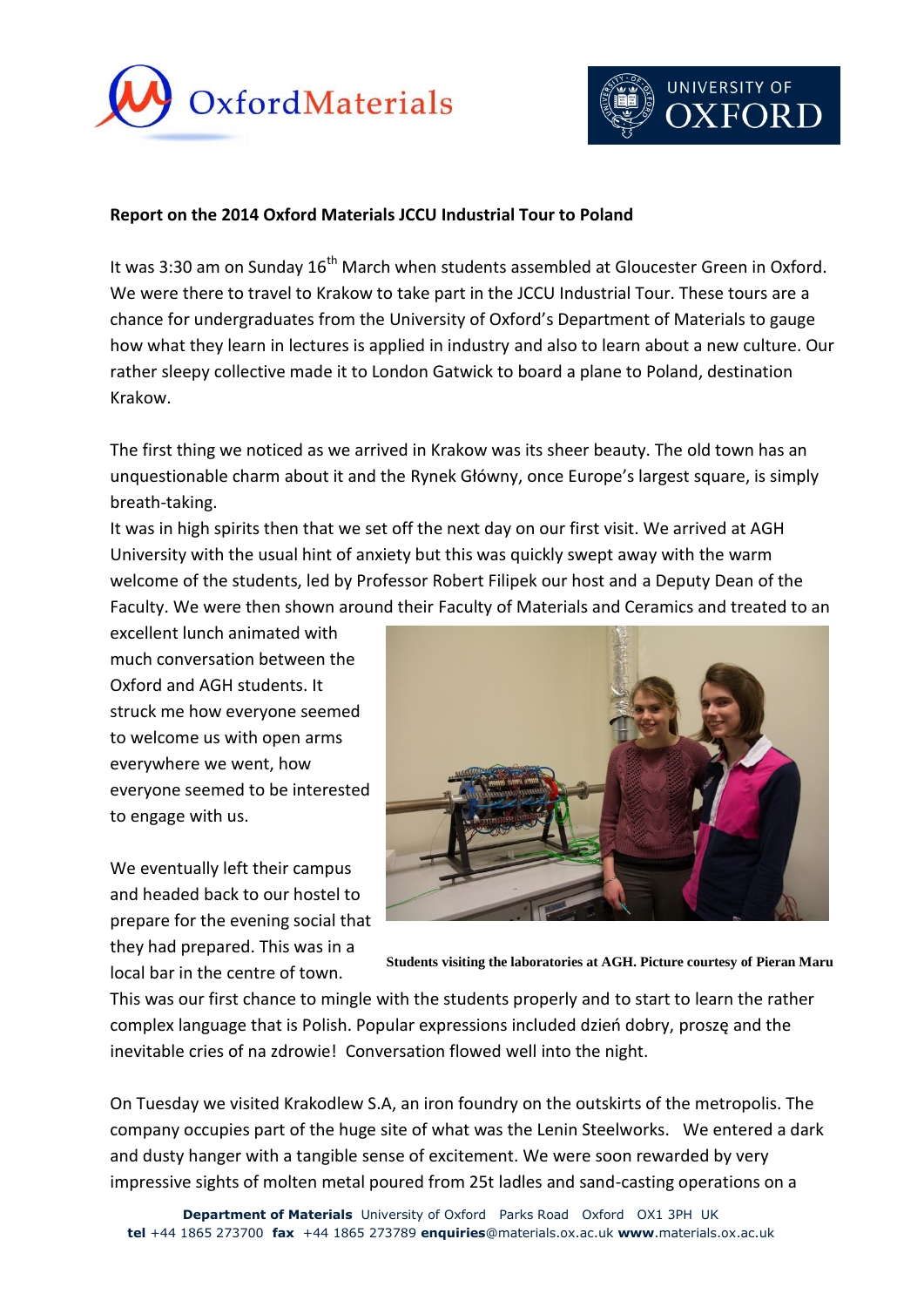

## UNIVERSITY OF **)XFORD**

large scale. We were shown around all principal operations and exclamations of amazement were common. We were then taken to the more familiar settings of a meeting room to have a small presentation about the company's history, activities and operations. We all boarded the coach back to our hostel with a better sense of heavy casting, a reminder of the importance of health and safety and a rather large smile on our faces.

That afternoon we visited the Wieliczka Salt mines. Mining began in the 13<sup>th</sup> century and the mine has continued to produce rock salt until very recently. The particularity of the mine is that some of its miners, after their long shifts, started to sculpt vast chambers and works of art on an unprecedented scale. This makes for a mine full of chapels, murals and various bas-reliefs depicting legend and faith. The highlight of the visit was the rather stunning Chapel of St. Kinga. This "underground salt cathedral", dedicated to the patron saint of the miners, is beautifully carved from salt and is filled with sculptures of different scenes of the bible and religious figures. The chapel, a UNESCO world heritage site, also houses relics of the late John Paul II. The

variety of the features and the sheer scale of the mine were very impressive. It is truly inspiring to hear that men that worked long and tiring shifts in the mine stayed behind to carve and sculpt, dedicating years to their art.

Wednesday was always going to be the longest day of the trip. We travelled to Legnica, a 4

hour coach journey away, to visit a copper smelting plant



**Group picture in the chapel of St. Kinga. Picture courtesy of Pieran Maru**

operated by KGHM Polska Miedź. Before entering the unit we were given a presentation on the company. We learnt about its rich history as well as its position within various metal markets, namely copper and silver. It was interesting to hear that this once local company had become the largest silver producer in the world, becoming an international company in the process. The visit to the plant ensued as our students were separated into two groups.

Unfortunately our visit coincided with maintenance day so we weren't able to see many of the stages involved in the process in operation. On the up side we were able to see the machines from up close and combined with the experience from our previous visit we actually got a lot out of the visit. We saw a large part of the process taking the raw copper ore to the finished product, 99.99% purity electrolytic copper, including the huge banks of electrolytic cells which were in action during our visit. We also learnt about the company's focus on limiting pollution, a process which involves isolating many products from waste gases. Once again we were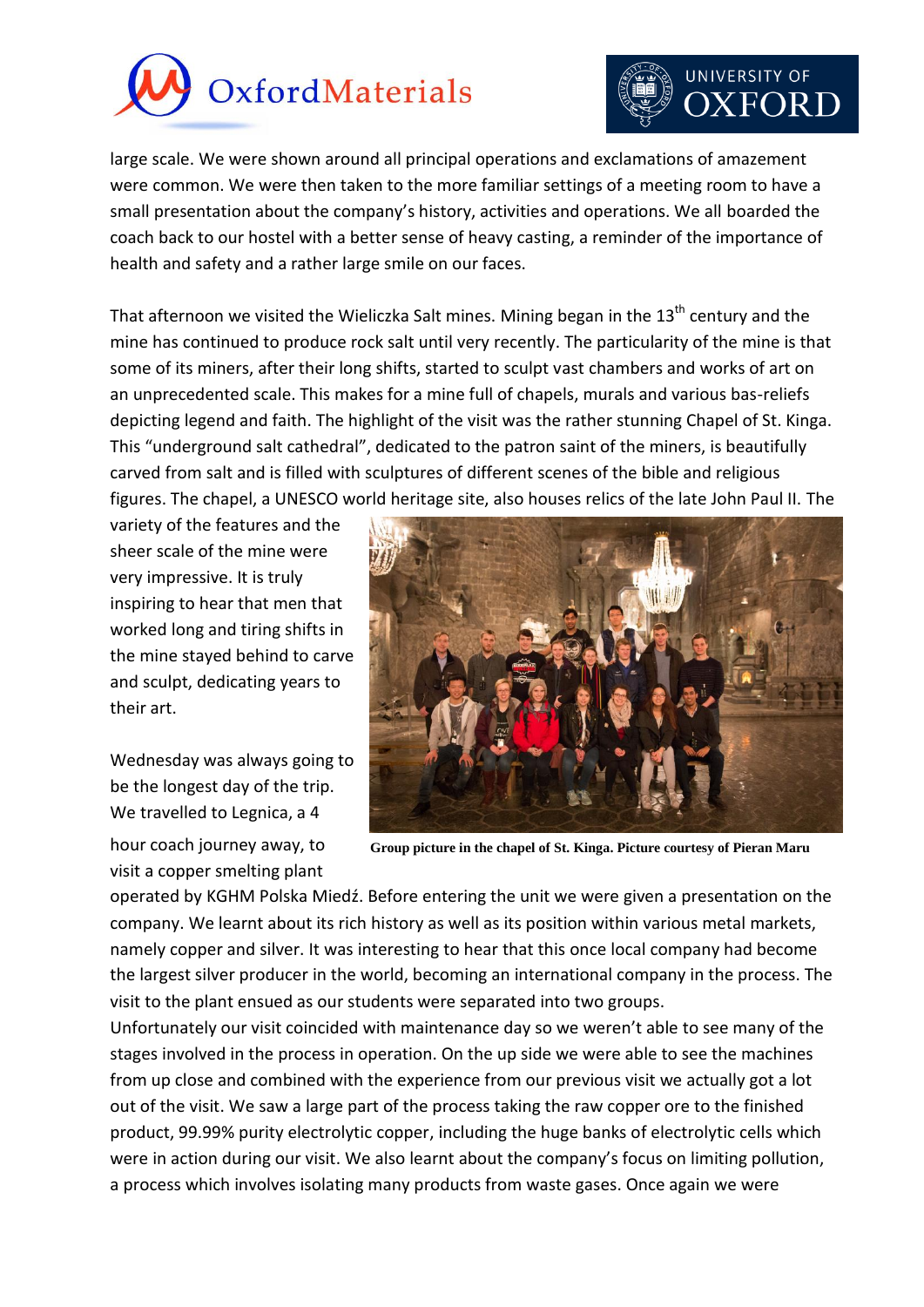



touched by the effort that our hosts put in to make sure we got the most out of the visit including an excellent lunch; one of us was even interviewed by KGHM TV, the company's internal media channel!

The next day's visit was in sharp contrast. We travelled to Oświęcim to visit the former Nazi concentration and extermination camp of Auschwitz-Birkenau. The events that unfolded on the site 70 years ago have shaped future geo-political and historical landscapes. It was an interesting but silencing visit that led to much reflection and contemplation.



On Thursday evening we all met up together to enjoy the Tour Dinner at a very nice venue. We enjoyed a large variety of dishes with various European influences. After delighting our taste buds we headed to one of Krakow's lively bars to enjoy drinks together and celebrate our successful trip. We were joined by some AGH students which made the whole event all the more enjoyable.

**Heavy casting at Krakodlew S.A. Picture courtesy of Pieran Maru**

On Friday we enjoyed an industrial visit to ArcelorMittal's Krakow plant, only a stone's throw from Krakodlew's site. This is a site of great industrial tradition; steel has been produced there for the last 65 years. After a safety talk and a presentation on the company we proceeded to visit their hot-rolling plant. The mill has a capacity of 2.4million tonnes per annum and runs continuously. The steel strip is rolled several times before being rolled into a coil. Before it is rolled it is cooled and it is at this stage that the microstructure of the end product, and thus its properties, can be controlled.

This fully-automated process was very impressive and it was a prime example of us seeing first hand some of the processes that we dealt with in lectures. Some of us were caught out by the heat emanating from the 1200°C slabs and had a rather sweaty few minutes. The visit was short but thoroughly interesting and we gained a great insight in the operations of this world leader in the production of steel.

In the afternoon we did a bit of sightseeing in Krakow and visited Wawel Hill. We entered the beautiful cathedral, its bell tower and its crypt which houses famous national figures such as Adam Mickiewicz and numerous monarchs like Casimir III the Great. The cathedral is of great beauty and the numerous chapels made for a very interesting visit from a cultural and artistic perspective.